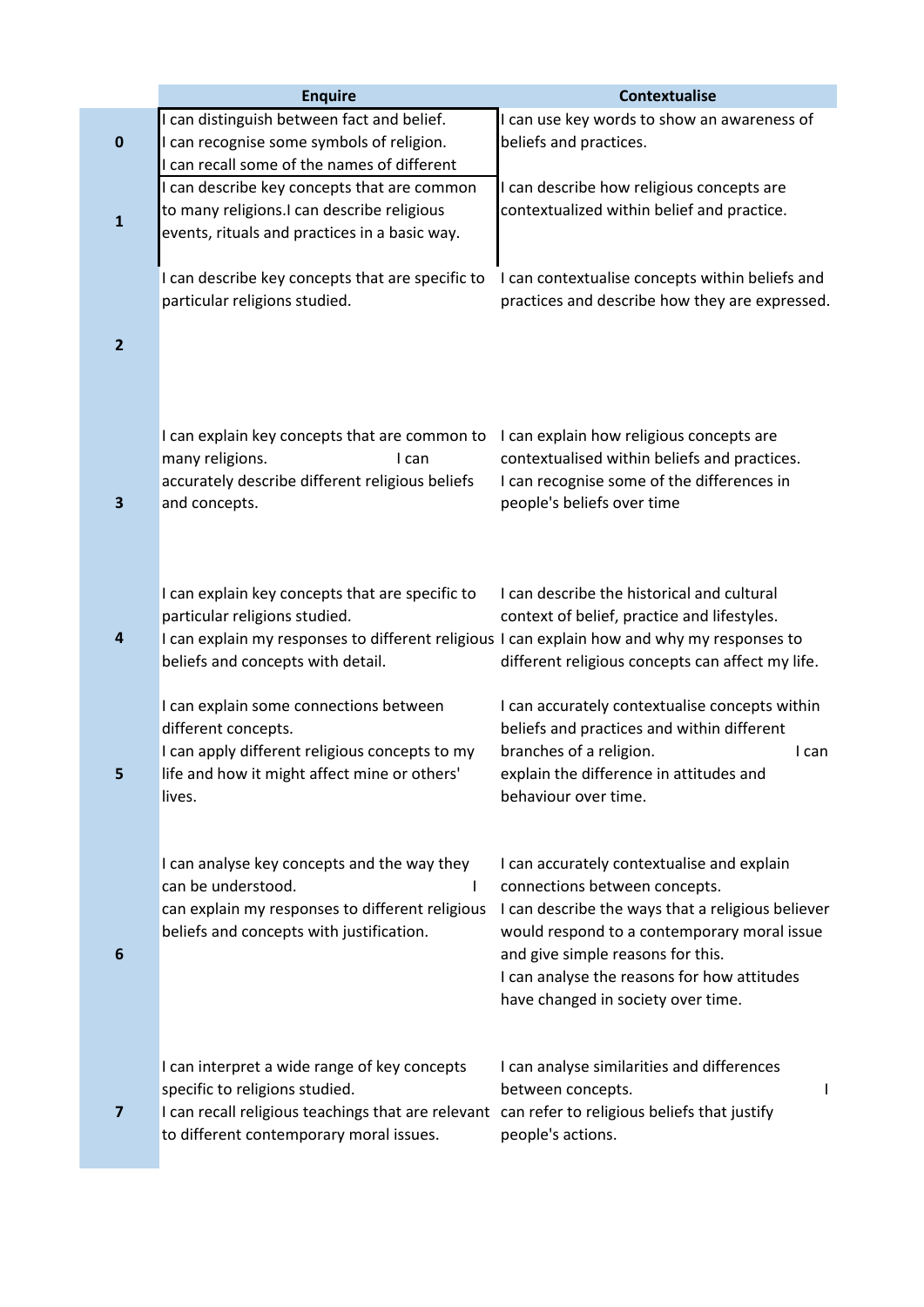I can accurately describe and explain the significance of religious concepts.

I can analyse concepts within and across religions and give complex explanations about how they are connected. can apply religious teachings to questions about contemporary moral issues.

I can compare and contrast the areas of belief studied. The canadian studied by the studies of the studies of the studies of the studies of the studies of the studies of the studies of the studies of the studies of the studies of the studies of the studies of the studi

evaluate different concepts by justifying how and why concepts and religious teachings are important.

I can be creative in my responses regarding different religions and their significance in modern Britain.

I can evaluate the responses of a religious believer to different contemporary moral

**8**

**9**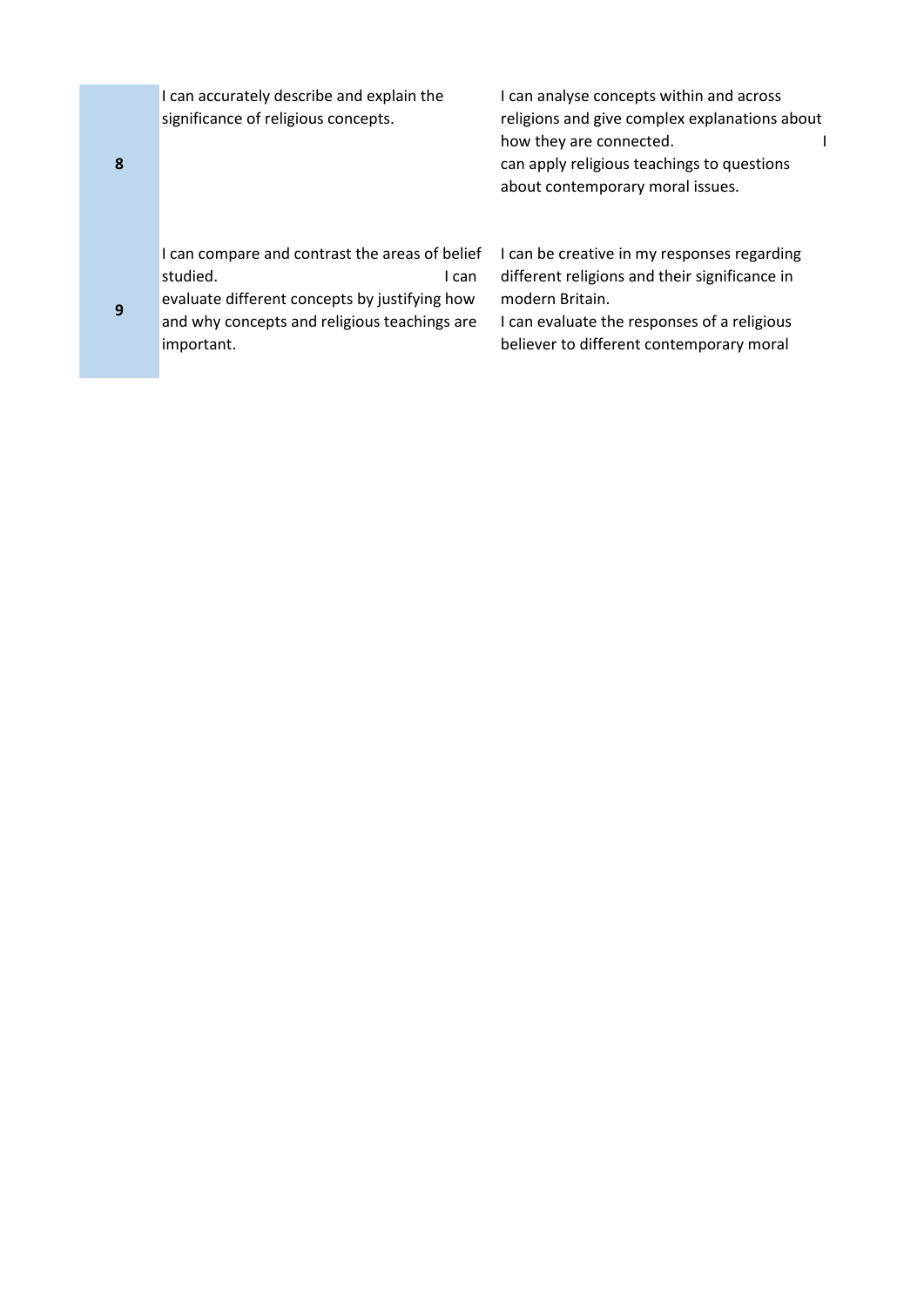| <b>Communicate</b>                                                                                                                                                                                                                                                                        | <b>Apply</b>                                                                                                                                      |
|-------------------------------------------------------------------------------------------------------------------------------------------------------------------------------------------------------------------------------------------------------------------------------------------|---------------------------------------------------------------------------------------------------------------------------------------------------|
| I can ask questions about religious concepts<br>and suggest answers.<br>I can express a personal response to beliefs and                                                                                                                                                                  | I can talk abouty my own life and with help<br>recognise how religion can link.                                                                   |
| I can describe my own response to concepts of<br>some religions.<br>independent, well-informed and reasoned<br>judgements.                                                                                                                                                                | I can describe examples of how my response to<br>I can make religion can be applied in my own life and the<br>lives of others.                    |
| I can explain my response to religious<br>concepts.<br>I can recognise the ways that some people<br>behave because of what they believe in.<br>I can link religious perspectives in a basic way<br>using connectives.                                                                     | I can explain examples of how my responses to<br>concepts are, or can be, applied in my own life<br>and the lives of others.                      |
| I can describe the ways that some people<br>behave because of what they believe in and<br>give examples.<br>I can evaluate the concepts by describing their<br>value to believers and by identifying and<br>describing an issue raised.                                                   | I can explain significant examples of how my<br>responses could or would affect my or others'<br>lives.                                           |
| I can explain my responses to religious<br>concepts with justification.<br>I can evaluate the concepts by explaining their<br>value to believers and by identifying and<br>describing some issues that they raise.                                                                        | I can give well chosen examples of how my<br>responses would affect my own life, the lives of<br>others and wider society.                        |
| I can give a detailed explanation for my<br>response to the religious concept with<br>justification for my response based on a<br>coherent argument.<br>I can explain the ways that some people<br>behave because of what they believe in and                                             | I can give evidence to support how my<br>responses would affect lives and society and I<br>can draw on a range of sources to present<br>evidence. |
| give detailed examples.<br>I can respond sensitively to the experiences<br>and feelings of others, including those with<br>faith.<br>I can<br>evaluate the concepts by explaining their value<br>to believers and by identifying and describing<br>some important issues that they raise. | I can evidence my thoughts with research and<br>trusted sources to apply to society as a whole.                                                   |
| I can respond to the teachings and experiences<br>of inspirational people by relating them to my<br>own and others' lives                                                                                                                                                                 | I can apply my responses by giving carefully<br>selected supportive evidence of how my<br>response would affect my life, the lives of             |

others, society and global affairs.